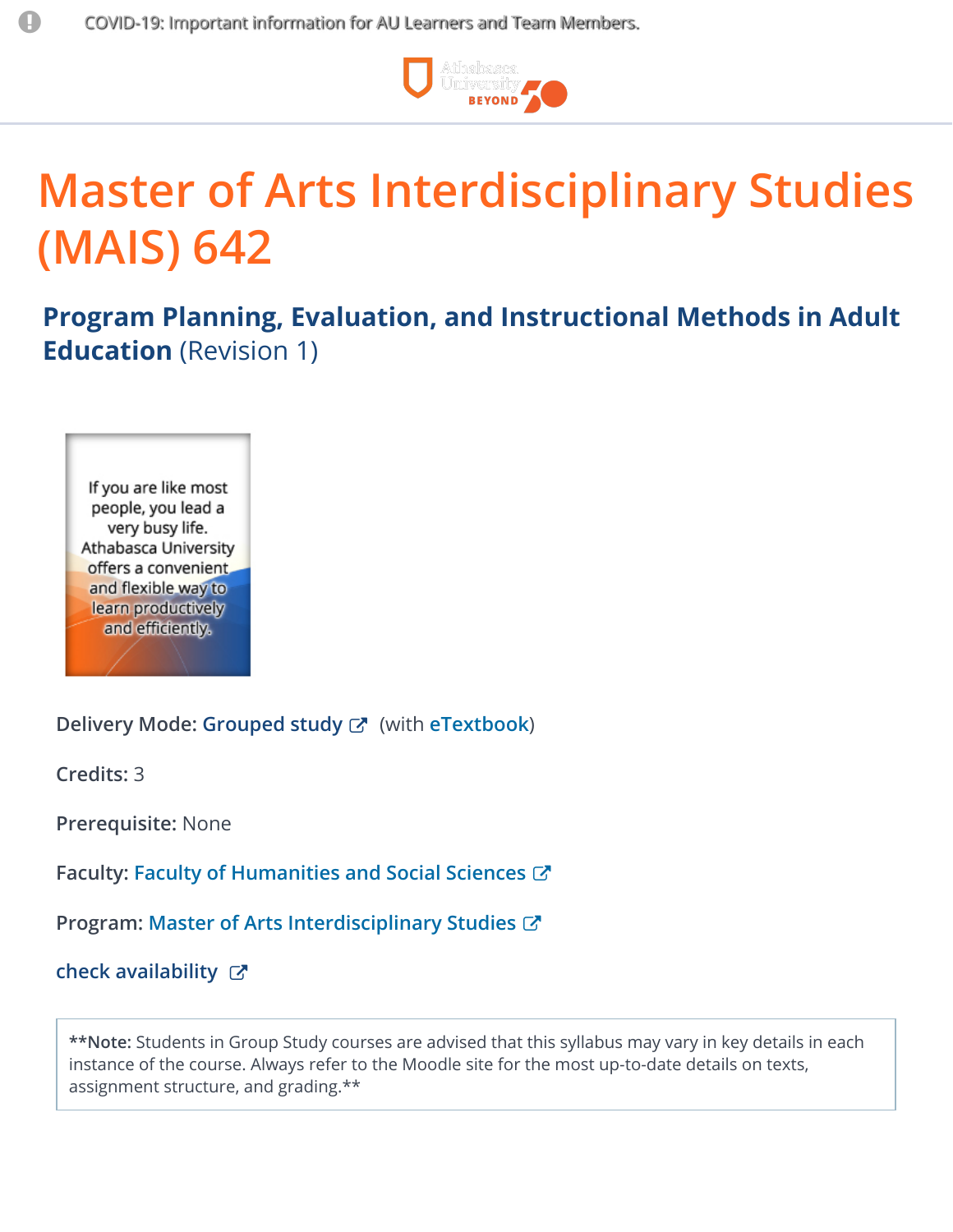### Introduction

*MAIS 642: Program Planning, Evaluation, and Instructional Methods in Adult Education* introduces students to the theory, concepts, and practices of program planning, evaluation, and instructional methods in adult education/learning contexts. Program planning is an important practical skill for adult educators who are responsible for developing, delivering, administering, and/or evaluating educational programs of any type or duration. Program planning must be considered within a societal and theoretical context.

This course will apply a critical perspective to explore theoretical approaches to program planning, the practical skills necessary in program planning, and the relationship between the two. The entire program planning process will be examined, including needs assessments, objectives, instructional design, administration and evaluation. Considerable time will also be spent on the theory, concepts, and practices of both program evaluation and methods of instruction. Students will be encouraged to apply theoretical principles of program planning to case studies and practical examples.

This course is part of the **Adult [Education](http://mais.athabascau.ca/specialization/adult_education.php)** & focus area in the MAIS program. The course may also be of interest to Nurse/Health Educators, HRD/Trainers, and others specializing in other streams.

#### Course Structure

There are nine units in this course:

- Unit 1 Introduction
- Unit 2 Needs Assessments
- Unit 3 Defining Program Objectives
- Unit 4 Other Approaches to Program Planning
- Unit 5 Program Design and Implementation
- Unit 6 Instructional Methods
- Unit 7 Program Evaluation
- Unit 8 Program Administration
- Unit 9 Integrating Theory and Practice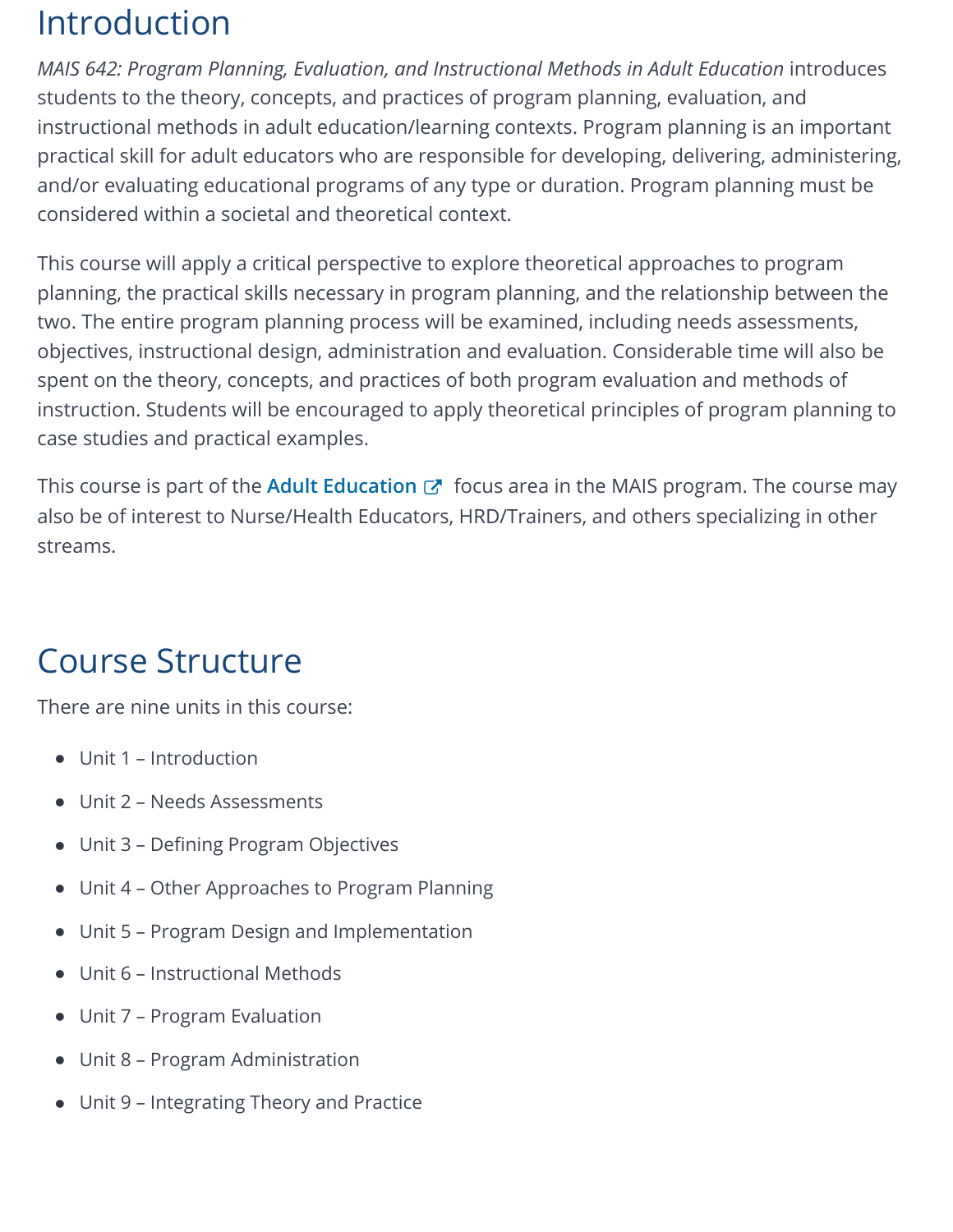## Student Evaluation

To receive credit for this course, students must participate in the online activities, successfully complete the assignments, and achieve a final mark of at least 60 per cent. Students should be familiar with the Master of Arts—Interdisciplinary Studies **[grading](http://mais.athabascau.ca/courses/crsgrade/) system** . Please note that it is students' responsibility to maintain their program status. Any student who receives a grade of F in one course, or a grade of **C (65 [percent\)](http://ous.athabascau.ca/policy/registry/undergraduategradingpolicy2002.pdf)** in more than one course, may be required to withdraw from the program.

The following table summarizes the evaluation activities and the credit weights associated with them.

| <b>Activity</b>                             | Weighting |
|---------------------------------------------|-----------|
| <b>Online Participation</b>                 | 15%       |
| Personal Beliefs and Program Planning Paper | 10%       |
| Instructional Methods Presentation          | 15%       |
| Presentation of Final Project               | 10%       |
| Case Study Analysis or Program Plan         | 30%       |
| Case Study 1                                | 10%       |
| Case Study 2                                | 10%       |
| <b>Total</b>                                | 100%      |

## Course Materials

The course materials for *MAIS 642: Program Planning, Evaluation, and Instructional Methods in Adult Education* include the items listed below.

#### **Textbooks**